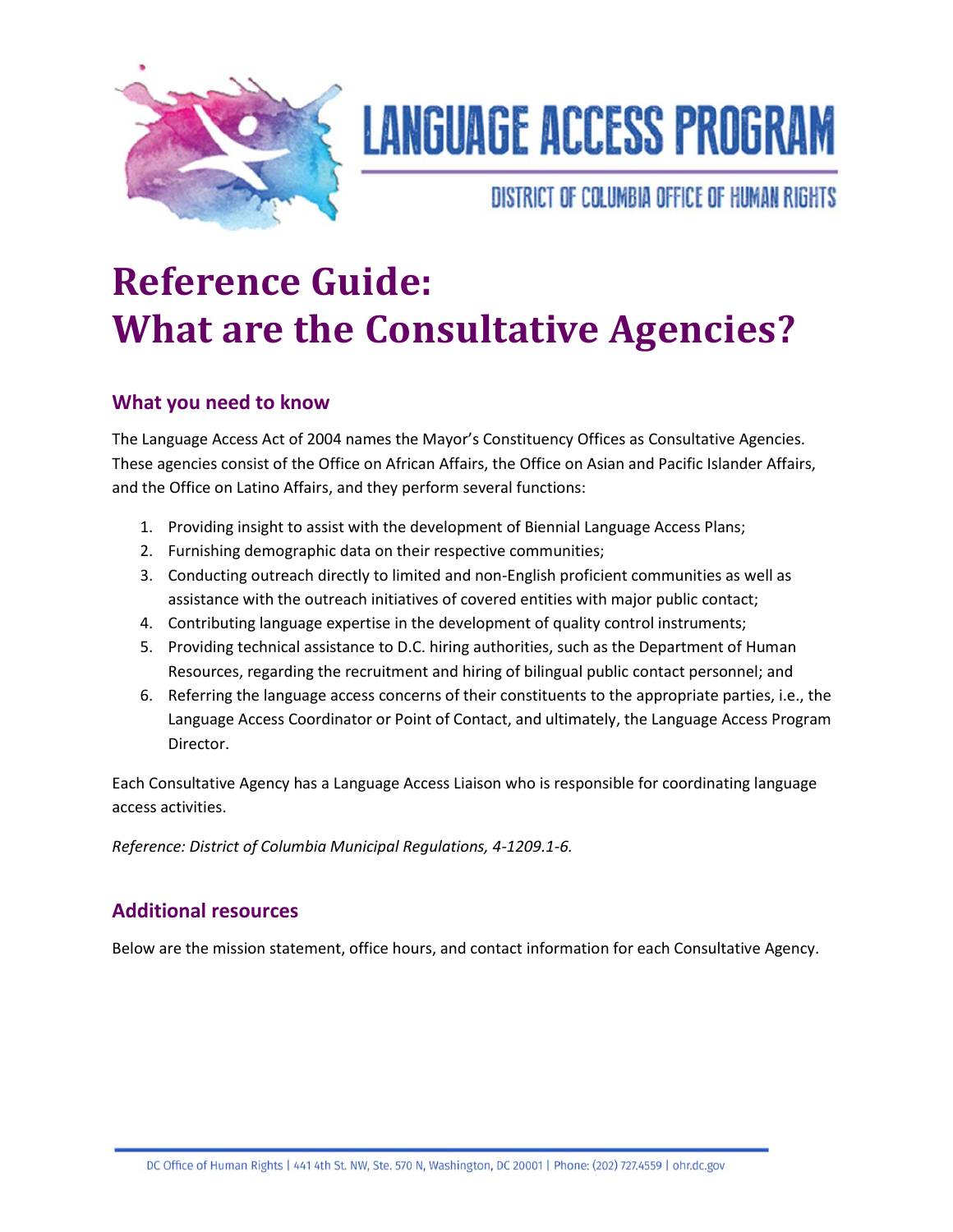### **Mayor's Office on Latino Affairs (OLA)**



**Office Hours:** Monday to Friday 8:00 am to 6:00 pm, except District holidays

**Address:** 2000 14th St, NW, 2nd Floor Washington, D.C. 20009

**Phone:** (202) 671-2825 **Fax:** (202) 673-4557 **TTY:** (202) 671-2825

**Website:** <http://ola.dc.gov/>

The mission of the Office on Latino Affairs (OLA) is to improve the quality of life of the District's Latino residents by addressing a broad range of social and economic needs through strategic management of public and private partnerships, expertise on policy, community relations, civic engagement and community-based grants. Since 1976 the Mayor's Office on Latino Affairs (OLA) has served the Latino community of the District of Columbia. Working with the Mayor, the City Council, the diverse governmental agencies of the District, community organizations and the private sector, OLA serves as the community liaison informing them about the different services available in the areas of health, education and social services. OLA administers the grants assigned by the Mayor to the different community organizations, and collaborates with a wide range of D.C. government agencies to ensure the proper implementation of the D.C. Language Access Act.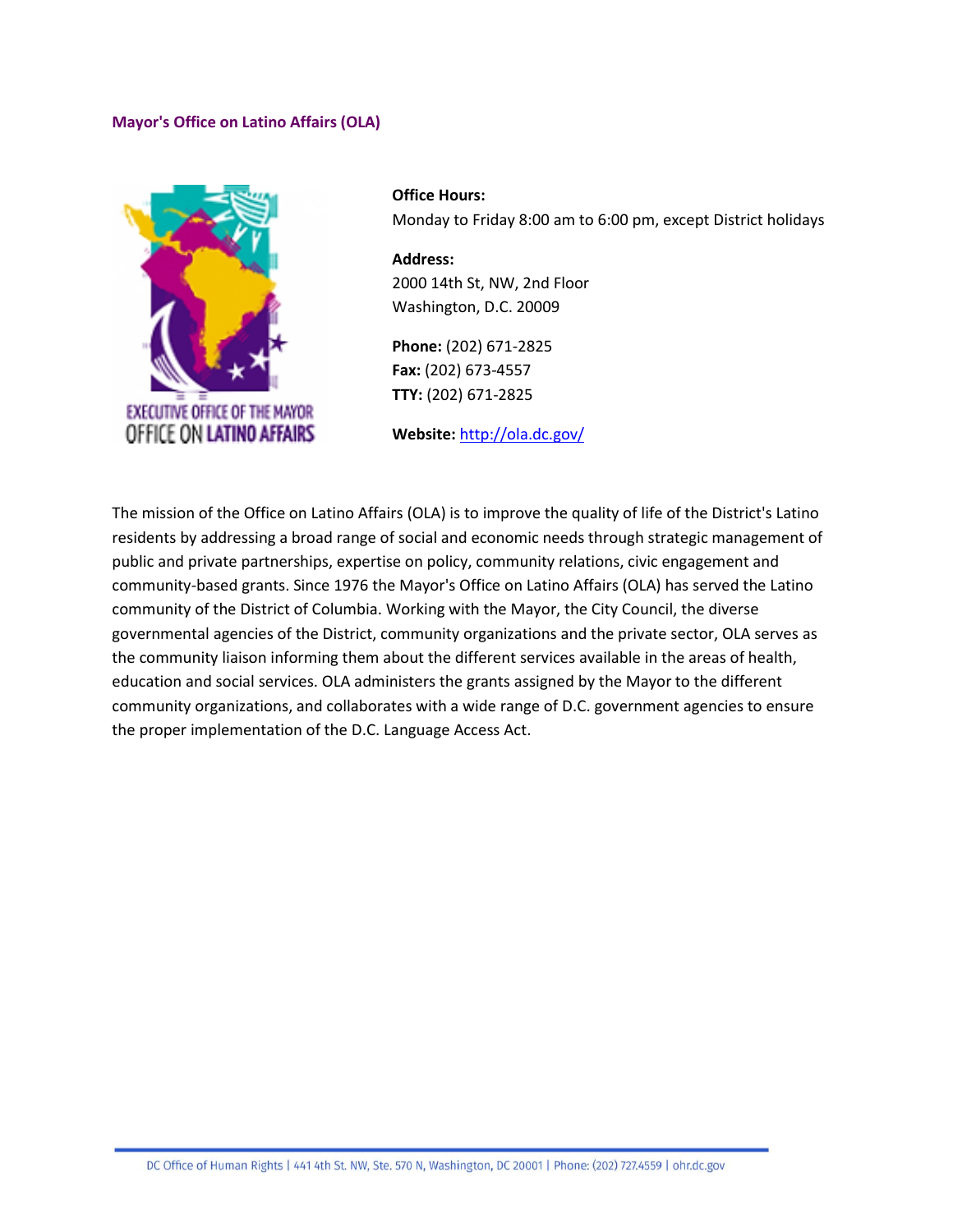### **Mayor's Office on African Affairs (MOAA)**



**Office Hours:** Monday to Friday 8:30 am to 5:30 pm, except District holidays

**Address:** 2000 14th St, NW, Suite 401 Washington, D.C. 20009

**Phone:** (202) 727-5634 **Fax:** (202) 727-2357 **TTY:** 711

**Website:** <http://oaa.dc.gov/>

MOAA was created to ensure that a full range of health, education, employment, and social services are available to the African community in the District of Columbia. MOAA's goals include:

- Capacity building through programmatic activities and outreach;
- Establish a resource center and provide technical assistance;
- Respond to recommendations and policy statement from the Commission on African Affairs;
- Support community development;
- Empower African youth and entrepreneurs through networking, seminars, informational sessions and outreach materials; and
- Encourage civic engagement and participation of the African community in District affairs.

MOAA prides itself on working with all levels of the District government, Federal government, community-based organizations, faith-based organizations, media and the private sector to ensure continuous delivery and access to pertinent information and services. MOAA organizes and facilitates programs on public safety, human rights, economic development, employment, social services, health, education, and multicultural awareness and development.